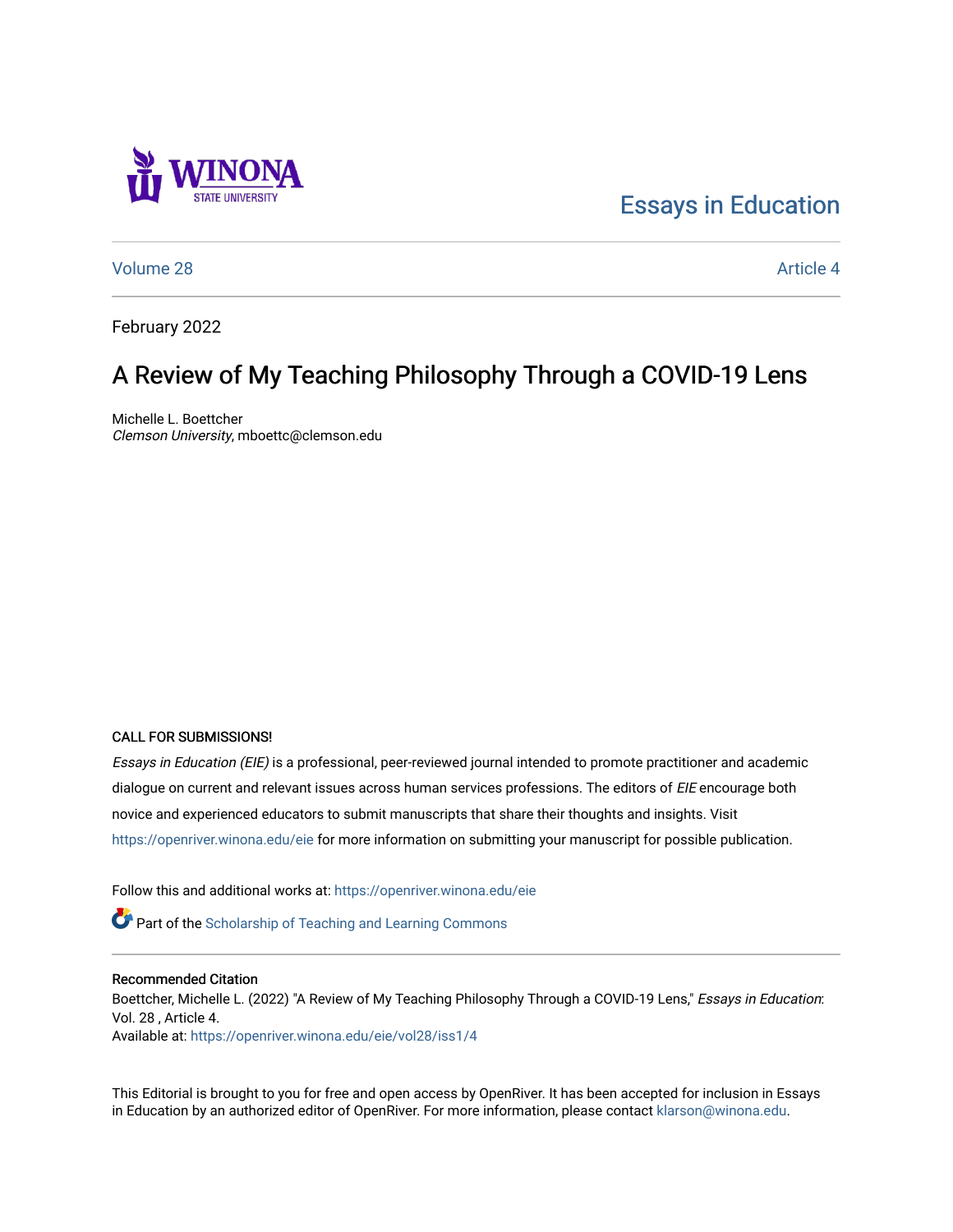## A Review of My Teaching Philosophy Through a COVID-19 Lens

## Cover Page Footnote

My appreciation to Dr. Leslie Lewis for her feedback, editing, and encouragement on this manuscript and to the students who inspired me to write it.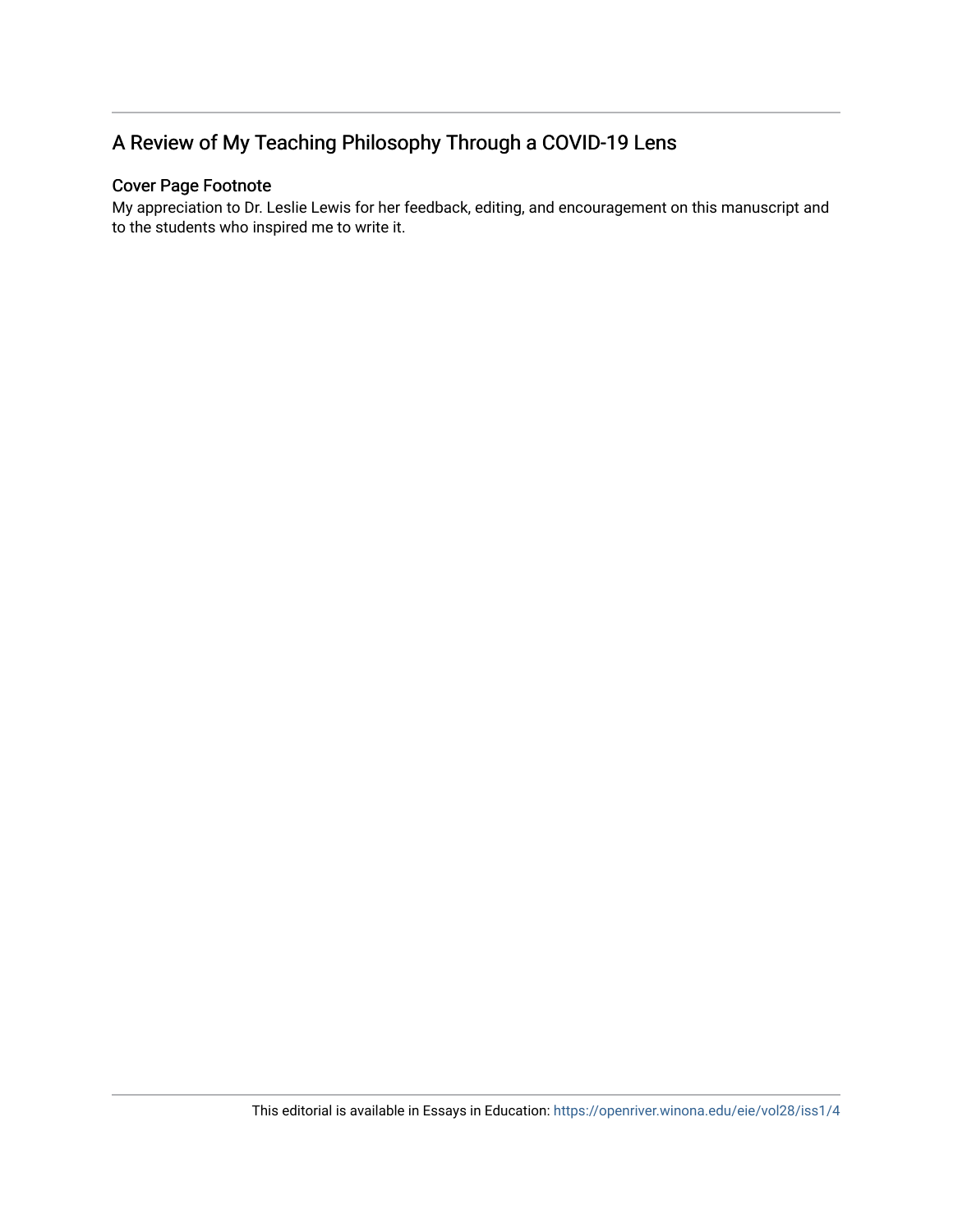As I moved from student affairs (housing and then conduct) into my faculty role, I drafted a teaching philosophy that has evolved each year since I started at Clemson University in 2014. As I thought about my work since the COVID-19 pandemic started, and looking ahead, I thought about how who I am as an educator and what I focus on in my teaching have changed in the past year and a half.

My philosophy remains the same in many ways, but what *has* changed is how who I am as an educator shows up in new ways. Before March of 2020n I would have said that I teach content about my field while showing a sense of care for students. Today, the opposite is true. I have become a faculty member who shows care to students and also fits in time to teach content. The students come first.

I am disappointed that this has not always been the case. I certainly have shown care for students in moments of crisis. As a former residence life and conduct person, crisis is one of my areas of expertise. When a student reaches out to ask for help navigating a situation, accessing resources, or even simply for understanding about an absence or late assignment, I have been very accommodating.

But how do you accommodate students' needs when they do not tell you what those needs are? How do you accommodate students' needs when students actually may not be entirely sure what it is they need? How do you anticipate and accommodate students' needs when you cannot possibly guess what those needs are because you yourself have never been a student during a pandemic?

As I reflect on these questions, I am also called to reflect on how our current context alters or clarifies who I am as an educator. By examining my teaching philosophy, I have come to understand the role of *caring as course content* in my work. Instead of simply asking students to be caring as they become professionals, I have explicitly told students that I care about them and aligned my actions accordingly. No matter what the course is, role modeling caring through my interactions with students – in or out of class – is part of my teaching. When we talk about addressing student affairs issues or workplace challenges, I infuse those conversations with questions about how we not only achieve goals, meet deadlines, and deal with conflict ethically, but also how we can specifically show students we care for them – in fact, how showing care is a part of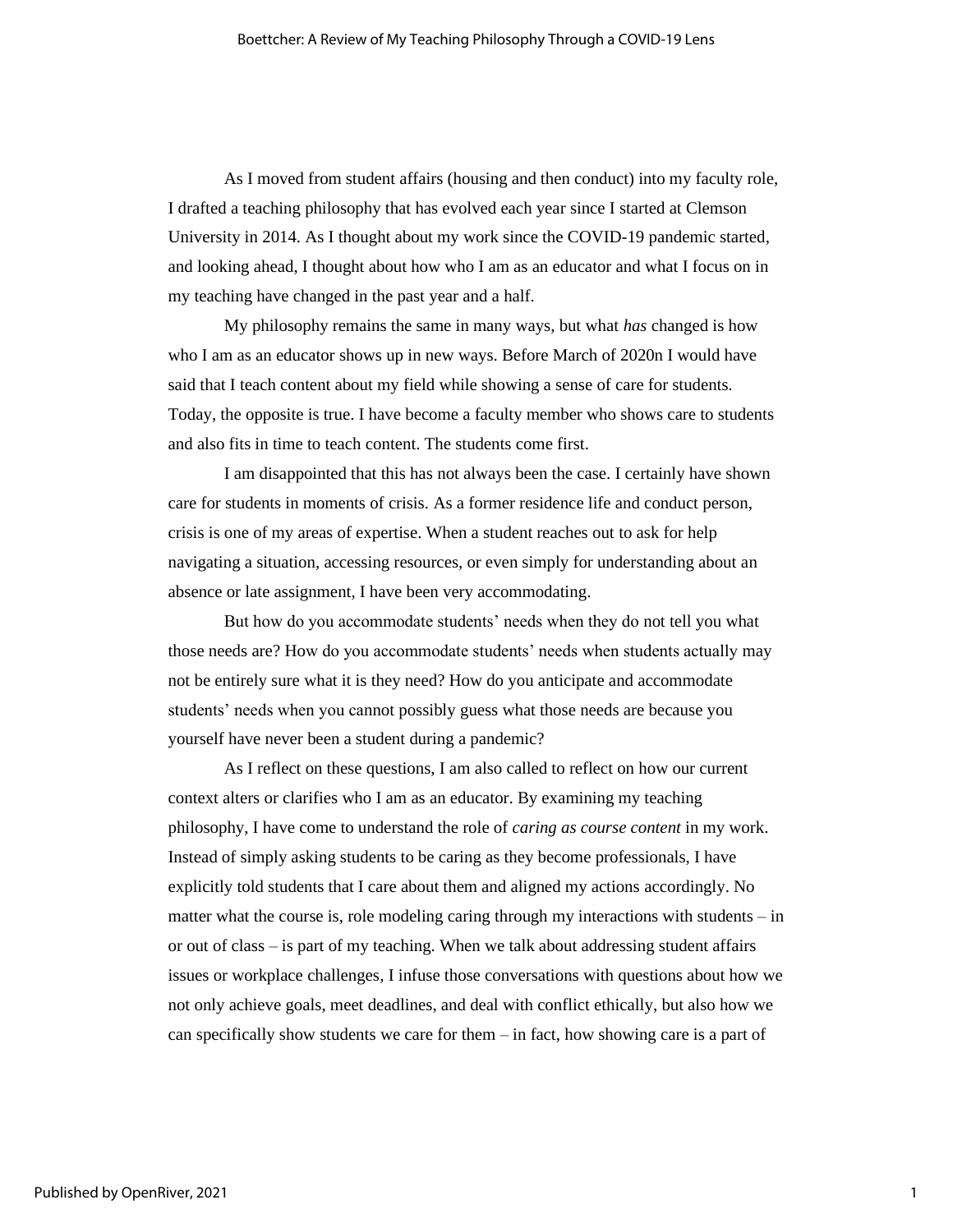our ethical obligation to others. Using my philosophy as a framework, I clarified who I am as a teacher during COVID-19 and what I can take forward from the pandemic to inform my teaching in the future.

#### Expertise, Mistakes, and Reflection

In my teaching statement for the past few years, I have included the following: Expertise + Mistakes + Reflection = Learning

My goal as an educator is to facilitate learning rather than to simply lecture (Chism, et al., 1973). As a result, I draw upon my expertise in student affairs. Similarly, I ask the students to contribute their areas of expertise from their undergraduate experiences, graduate assistantships, and practicum and internship experiences.

Additionally, in the classes I teach, mistakes are fundamental to learning (Marsick & Watkins, 1990, 2001). Students often hear me say, "I don't know if this is going to work or not, but let's try it and see what happens." If it works, great. If it does not work, great. Either way we have topics to discuss and lessons learned.

Finally, when I teach, reflection is essential to learning and understanding (Grow, 1991; Keegan, 2009; Mezirow, 1991, 2009). The reality, of course, is that this is not simply my teaching philosophy and expectation for students, but my philosophy for my own learning and development as well. I not only ask students to engage reflectively, but reflection is built into my teaching every week as well as at the end of each semester and the end of each academic year. I journal, I engage in administrative activities and professional development related to my teaching, and I process about what has gone well (or not).

To exemplify how expertise, mistakes, and reflection have shown up for me as a faculty member during the pandemic, I offer three stories – one on each topic. My expertise story relates to how I tried to get to know students during our Zoom experience in the fall of 2020. The mistakes story is about reframing students' ideas about "no excuse" for late work and then applying that same reframe to my own work. The third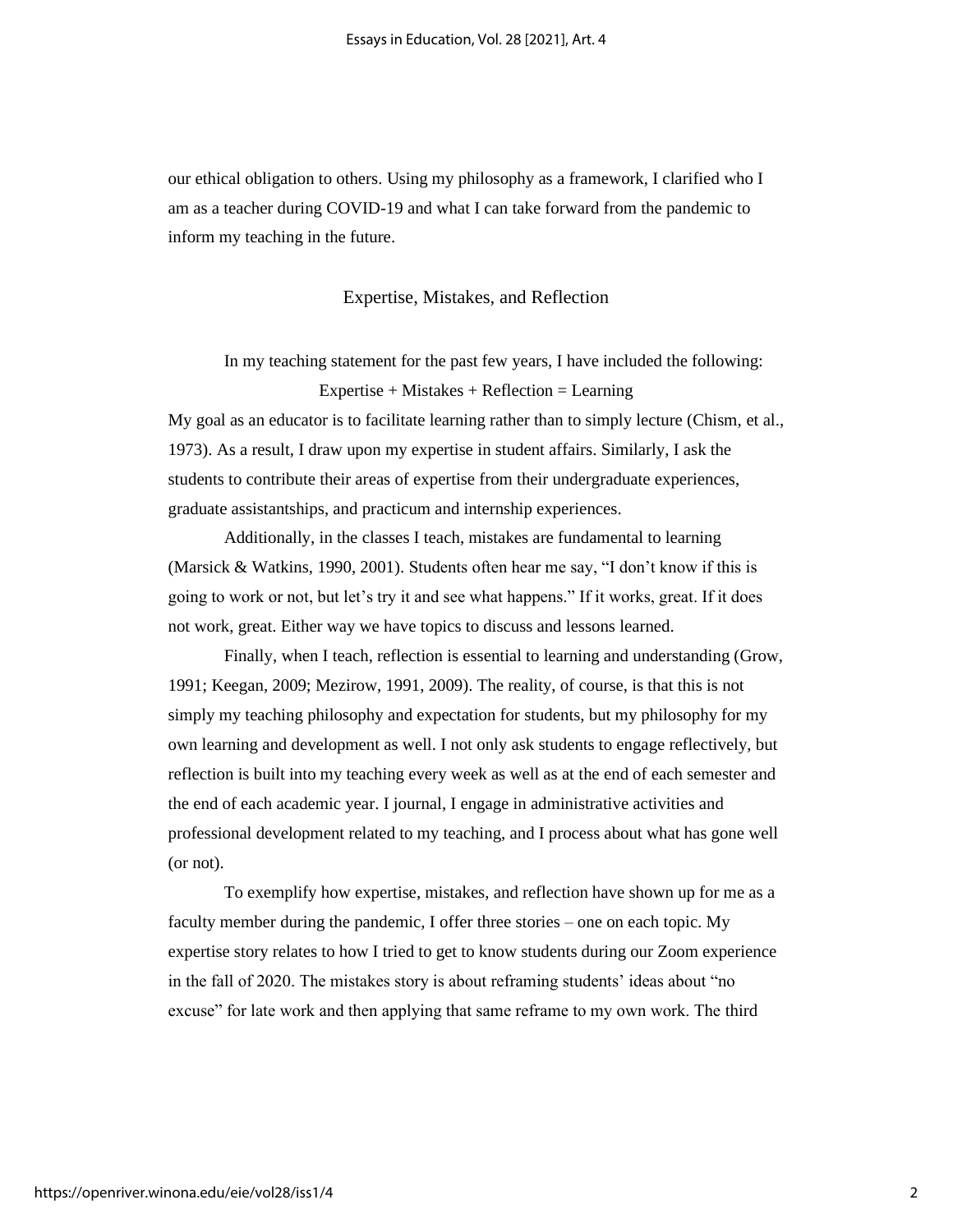story of reflection has to do with redefining rigor for students in my teaching and for myself in my own work outside of teaching.

### Context

Before I begin, I want to provide the setting where I do my work and the students with whom I learn each year. I am at Clemson University, a land-grant, research one institution in the Southeast. This is my first full-time job as a faculty member, though I have been an educator in student affairs most of my career. I currently teach in the student affairs master's program. I work with graduate students who will go on to work in residence life, student activities, financial aid, in diversity/inclusion/equity work with students, campus recreation, and areas of student experience in academics as academic advisors or through academic success programs. These students spend two years studying students – often through the lens of themselves and their own college experiences.

Along the way these graduate students will learn about student development theory, law and ethics, social justice, research and assessment, and a number of other areas. As emerging professionals, graduates of our program will leave with knowledge and skills to support students through their academic careers. For me, teaching by doing and role modeling ways to support these graduate students through their pandemic academic careers aligns with the curricular content of the program.

#### Example One: Expertise: Getting to Know Students

My student affairs expertise shows up in my teaching all of the time. I worked in housing at four different institutions. I was an assistant dean and director of student conduct for seven years. I have supervised dozens of full-time and student staff members. I have engaged in strategic planning and crisis response and have facilitated more trainings and workshops than I can remember. I was good as a student affairs professional and was lucky to be a part of many strong teams. In addition, I had the opportunity to learn from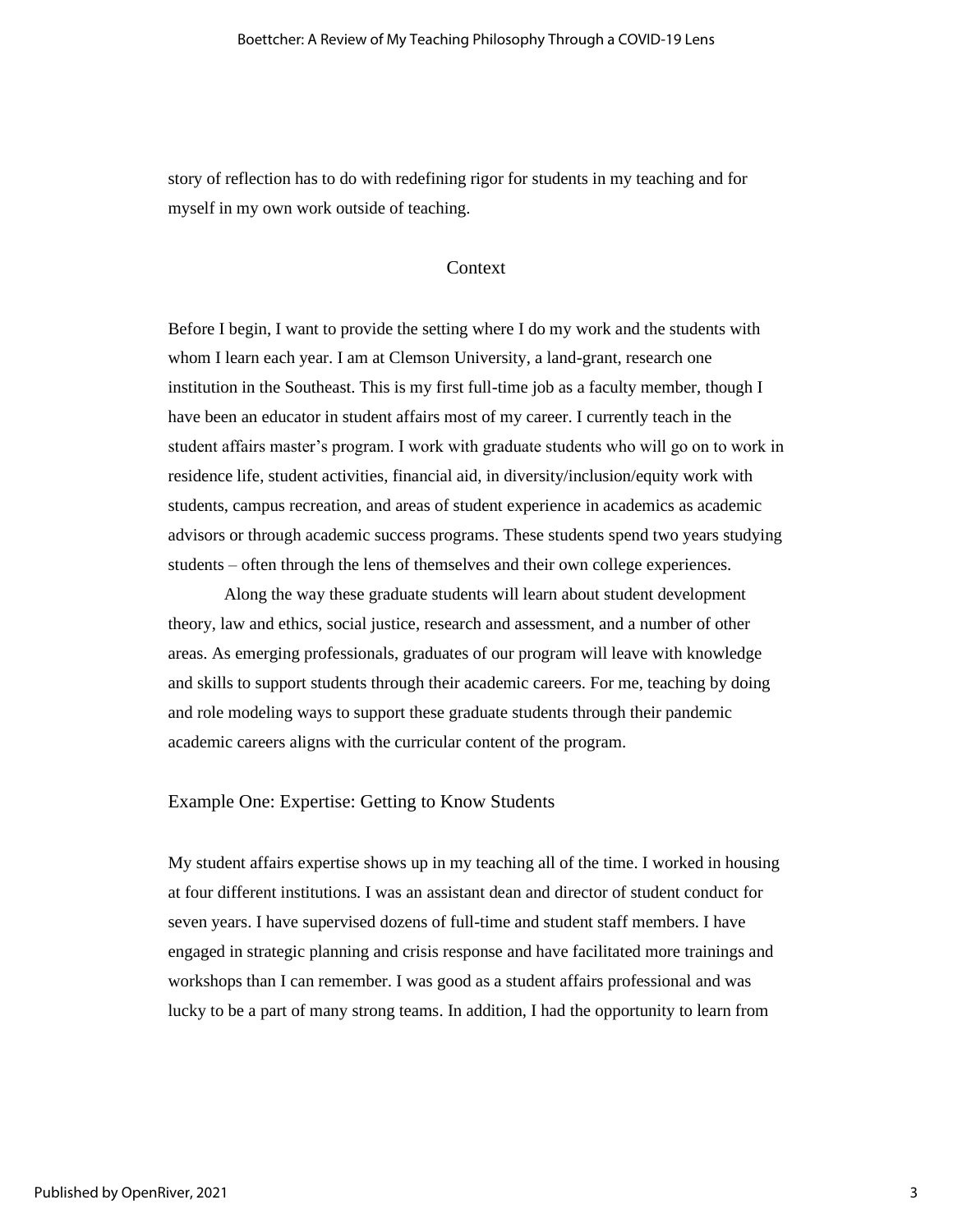leaders and colleagues whose ethics and senses of integrity did not align with my own. I bring all of that into class.

It is important for me to acknowledge a few other considerations regarding my teaching as well. I teach only graduate students. I am a recently tenured white woman faculty member with tremendous occupational and social privileges. I am old enough that my insights are rarely challenged. When I speak, students pay attention or at least try to appear to be paying attention. I teach small sections – usually 20 or fewer students.

One of the most important lessons I learned – and expertise I carry into my work to this day  $-$  is the importance of relationships. Starting as an undergraduate resident assistant at Iowa State University, I learned that if people only see you coming when there is a problem or someone is in trouble, they do not look forward to seeing you. I have always done my best to get to know the students I have served as well as the staff and colleagues I supervised and with whom I collaborated.

Before March of 2020, I would have said I did the same with the students in the classes I teach. I would have said that I was approachable, caring, genuine, and supportive. I was. Correction, I was if students came to me first. Until the pandemic, I did not initiate conversations with a lot of students other than the ones I directly advise. In the past year and a half, instead of waiting for students to reach out, I have invited them to meet with me as a co-architect in our learning relationship.

In the fall of 2020, for example, since I had not met the first year students in the 45-person student services course I was teaching and since I had not had the second year students in either section of the law and ethics courses I taught, I set up one-on-one meetings with each of the students. The meetings were brief (15-20 minutes), and I had no set agenda for them. I wanted to know a bit about each student and see if there was support or information they needed from me. I know how important it is to get to know students. I knew that as a faculty member, but in the past, I had put the work on them instead of partnering in the relationship building. The pandemic has taught me new ways to use my expertise. This is but one example.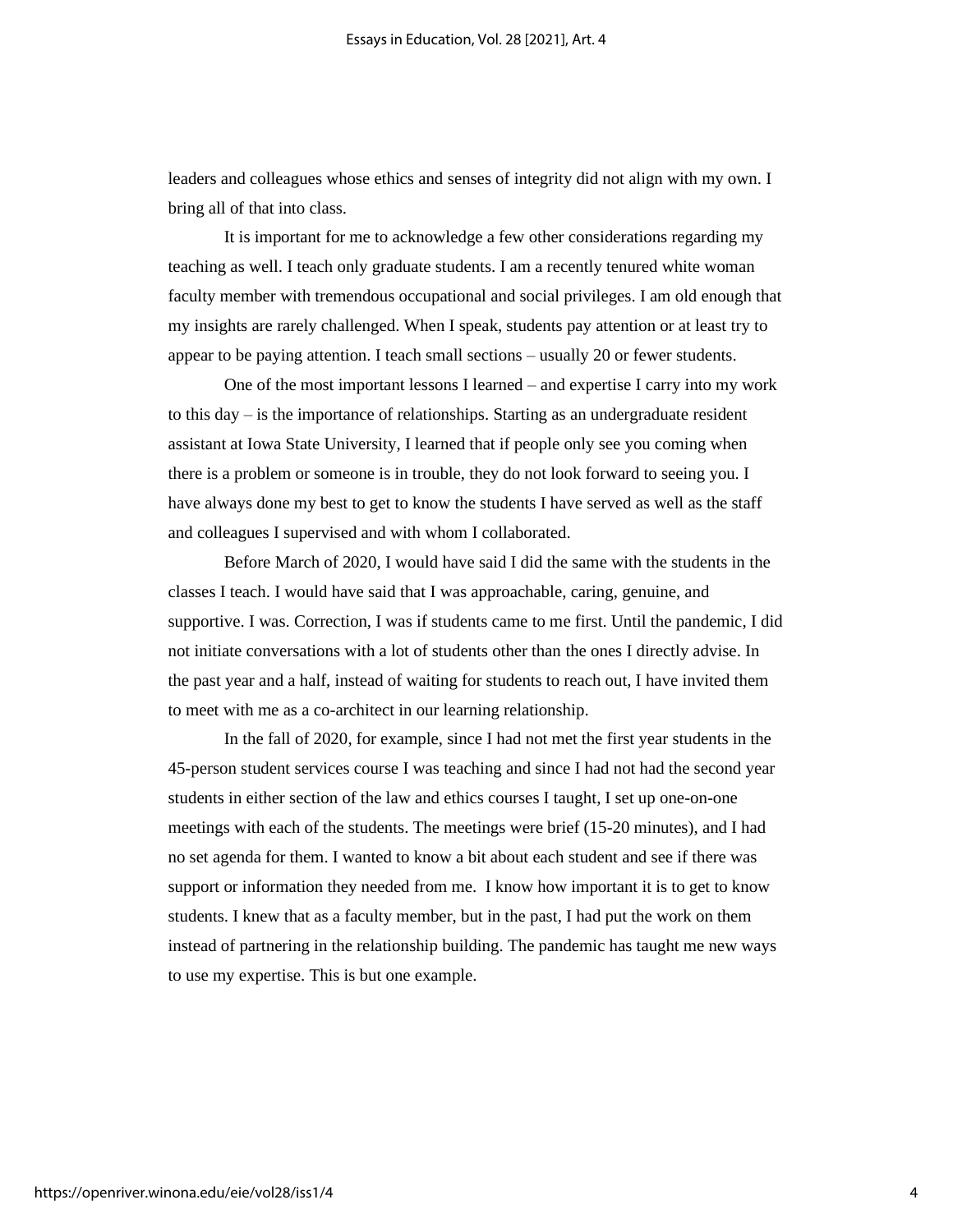Example 2: Mistakes - Reframing "No Excuse"

Mistakes are a part of learning. Much of the best learning I have done has been as a result of taking a risk, failing, and improving. Prior to my faculty role, I was a student conduct officer. That job is all about learning from our mistakes. This has carried into my work as a faculty member. I am comfortable with my mistakes, and I work to help students get comfortable with their mistakes as aspects of learning as well.

That said, I was surprised when at least three times in the fall of 2020 I received emails from students in the first year cohort that began, "I'm sorry this assignment is late. I have no good excuse." Or some variation thereof. To each of them I responded:

I appreciate your message, but while this may have been a mistake on your part, I would argue you actually have some *very good excuses* for this to be late. You are in the first year of your graduate program. You are navigating a demanding assistantship as well as your courses. Also, you are in the middle of a pandemic. If those are not good excuses for overlooking an assignment, I don't know what a "good" excuse is.

In each case the students expressed appreciation for the reframe of their situations.

As I have hoped for grace myself from the students as I taught courses for the first time (during a pandemic) and I have struggled to keep up with all of the "We need this information in the next two days" requests (during a pandemic) and I have tried to stay on task with my own goals for my work (during a pandemic), I have tried to afford caring flexibility to others. If I cannot offer grace and understanding to students and those around me right now, how can I expect it from others or even afford it to myself?

I have made MANY mistakes since March of 2020. Some have been related to teaching: What I say in class and the syllabus do not exactly match or I put two different due dates for the same assignment. Or I put something in Canvas that I later remove from the syllabus but forget to remove from Canvas. I have missed responding to a few emails. I have missed some writing deadlines with my collaborators.

And I have made all of these errors *during a pandemic*. We have to offer grace to our students. We have to offer grace to ourselves. We have to do this certainly during a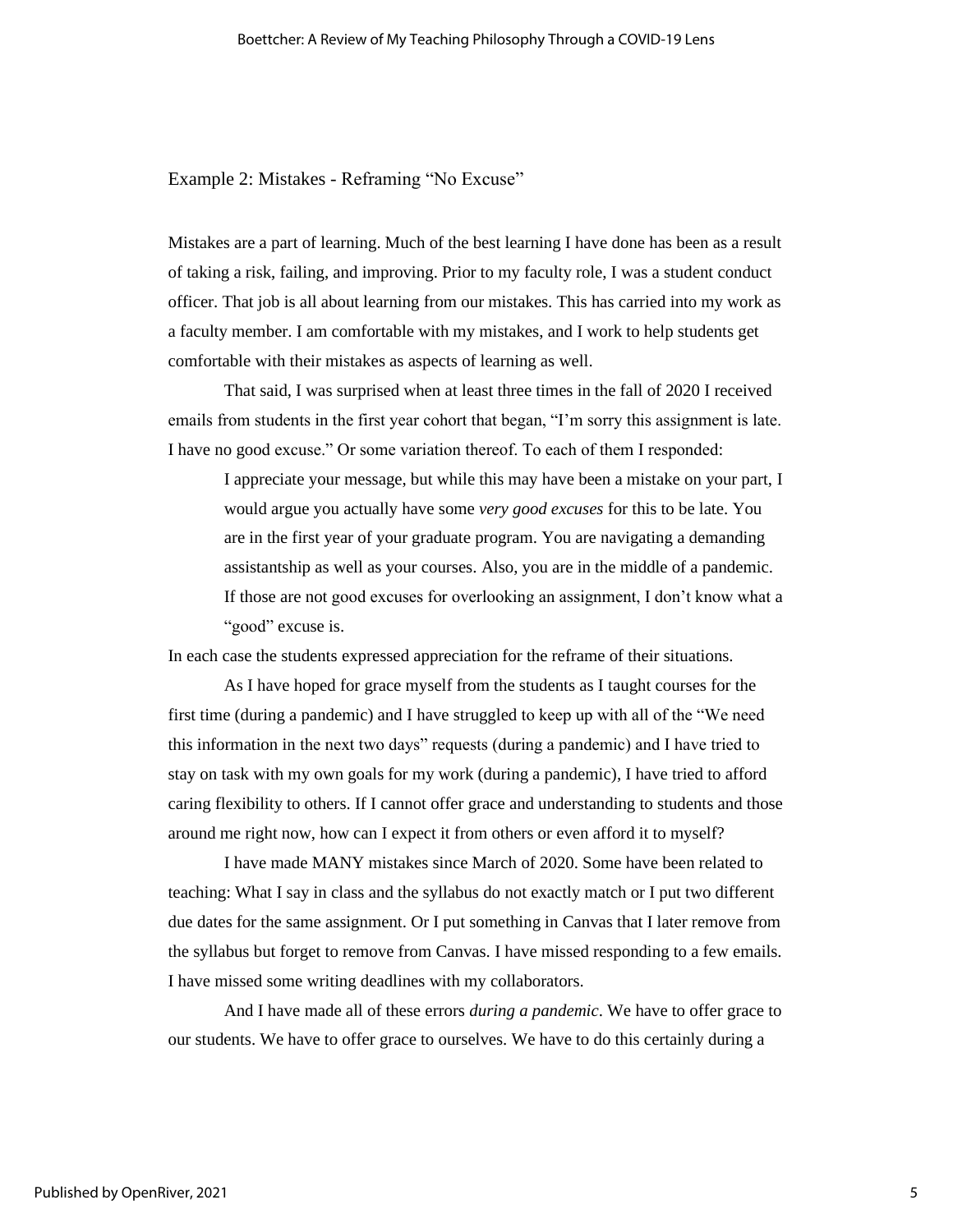pandemic, but this grace is something we also need to carry ahead as we build a better future in higher education.

### Example Three: Reflection - Redefining Rigor

Finally, in reflecting on my teaching I have given a lot of time to thinking about "academic rigor." For me rigor is not about assigning a ton of reading or pretending like mine is the only course students have and overloading students with assignments. For me rigor is about challenge, opportunities for learning and growth, and high standards.

For me, teaching with the same assignments, the same amount of reading, the same expectations for student productivity as in "olden times" (before March 2020) would not constitute rigor. It would be me doing what I have always done and then adding, "Now do all of this remotely. Navigate a pandemic – whatever that means for you, your family, and your life. Do this all from the same room where you sleep, have meetings, do your graduate assistantship, and have your social life." I want students to learn and grow and that does not happen when I push them past their limits. If I were to engage in teaching that way, it would become an exercise in privilege with the assumption that students have no additional family or personal responsibilities, no grief to navigate, and high quality internet access. That is not rigor. That is abuse.

My favorite class to teach is law and ethics, which I teach each fall semester. I tell people that I wish students had to take the course every semester because it is so interesting and there is so much to cover that we can never really get to everything. Recently, however, I have had to really focus on the most important pieces and helping students retain that information rather than trying to cover as much as possible. Few if any of us have the capacity to do more and more and more in class because we are all being required to do more and more and more just to navigate life and the world around us.

I did not give up on the content, the rigor, or the student engagement. I do not add more reading or assignments so students will think my courses are difficult. I now focus on students learning and retaining information. Instead of quantity, I have focused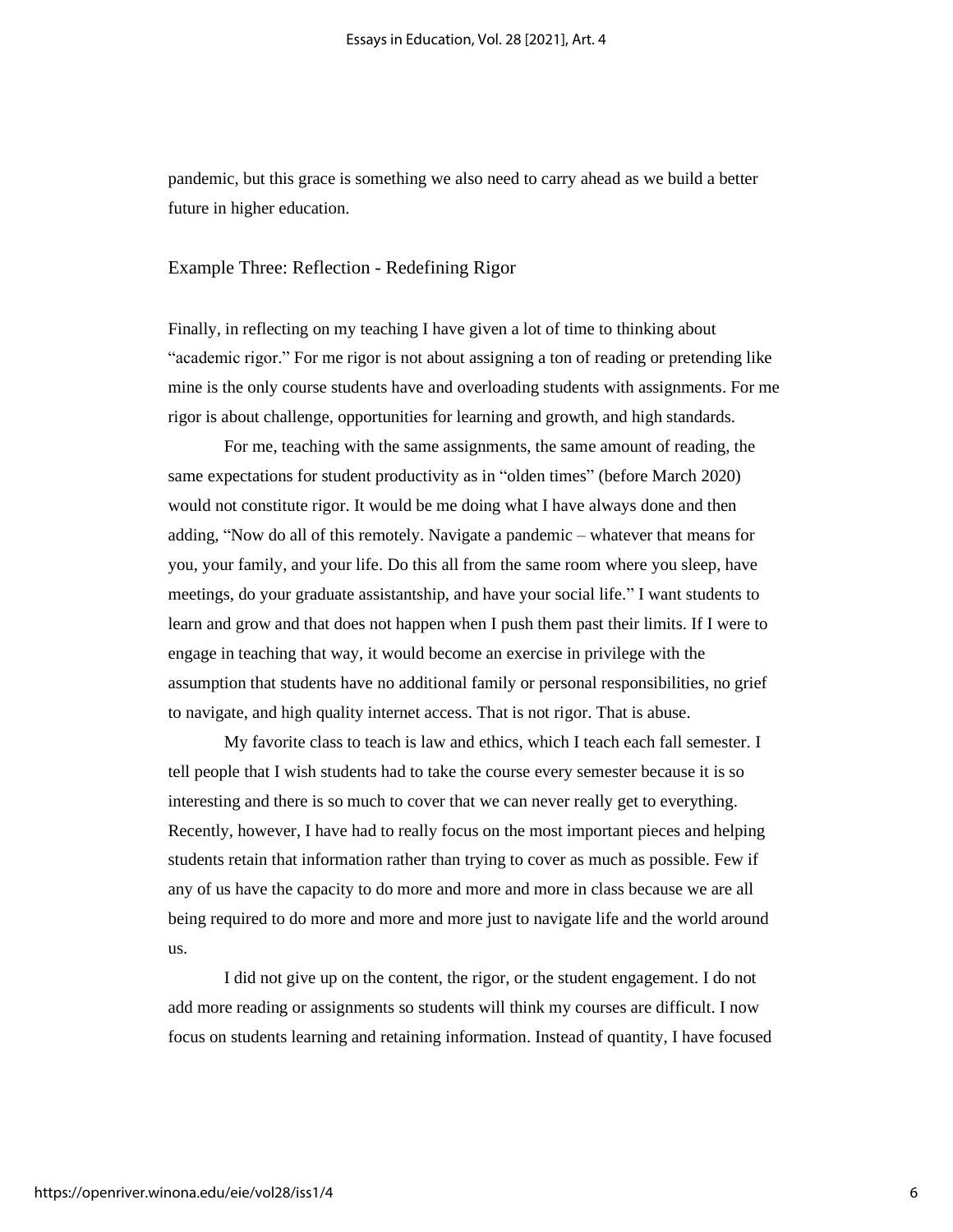on the complexity of student affairs work by giving them difficult questions to wrestle with. I have offered students questions that they will have to engage with and address as professionals. I made our time in class about their learning, not my teaching.

### Conclusion

The pandemic has taught us a lot of lessons, as well as offering us lessons we have chosen not to learn, yet. As I look at my teaching through the lens of the pandemic, I find a concept I teach in law and ethics to be reinforced. I tell students, "Ultimately, you will have to decide one day if you prioritize consistency or fairness. You cannot prioritize both." This is a difficult choice to make. Consistency is about the policy involved. It is the easier route. Fairness is about the people involved.

"Online instruction has been implemented following spring break, through the remainder of the semester" is how the email from Clemson read on March 20, 2020. Grief, fear, isolation, anger, and frustration have been a few of the many, many emotions students (and faculty and staff and everyone else in the world) have experienced since then. I would not have been able to predict that going online and engaging over screens would increase my level of care and concern for students and others with whom I work. The distance brought us closer.

Every day my first thought about the students in our program was: "Are they safe and healthy?" The administrivia of my work became very small on the landscape of my vocation. It was still there, but it mattered less. Instead of a focus on deadlines, paperwork, grading homework and class projects, and meeting deadlines, a new focus emerged for me. A focus on the humanity of students. I thought I was focused on the students before. I focus on them with much more attention and intention as a result of the pandemic.

I will keep revising my teaching statement, but it is now more of a student learning statement. It should not have taken a pandemic to make me realize that.

References